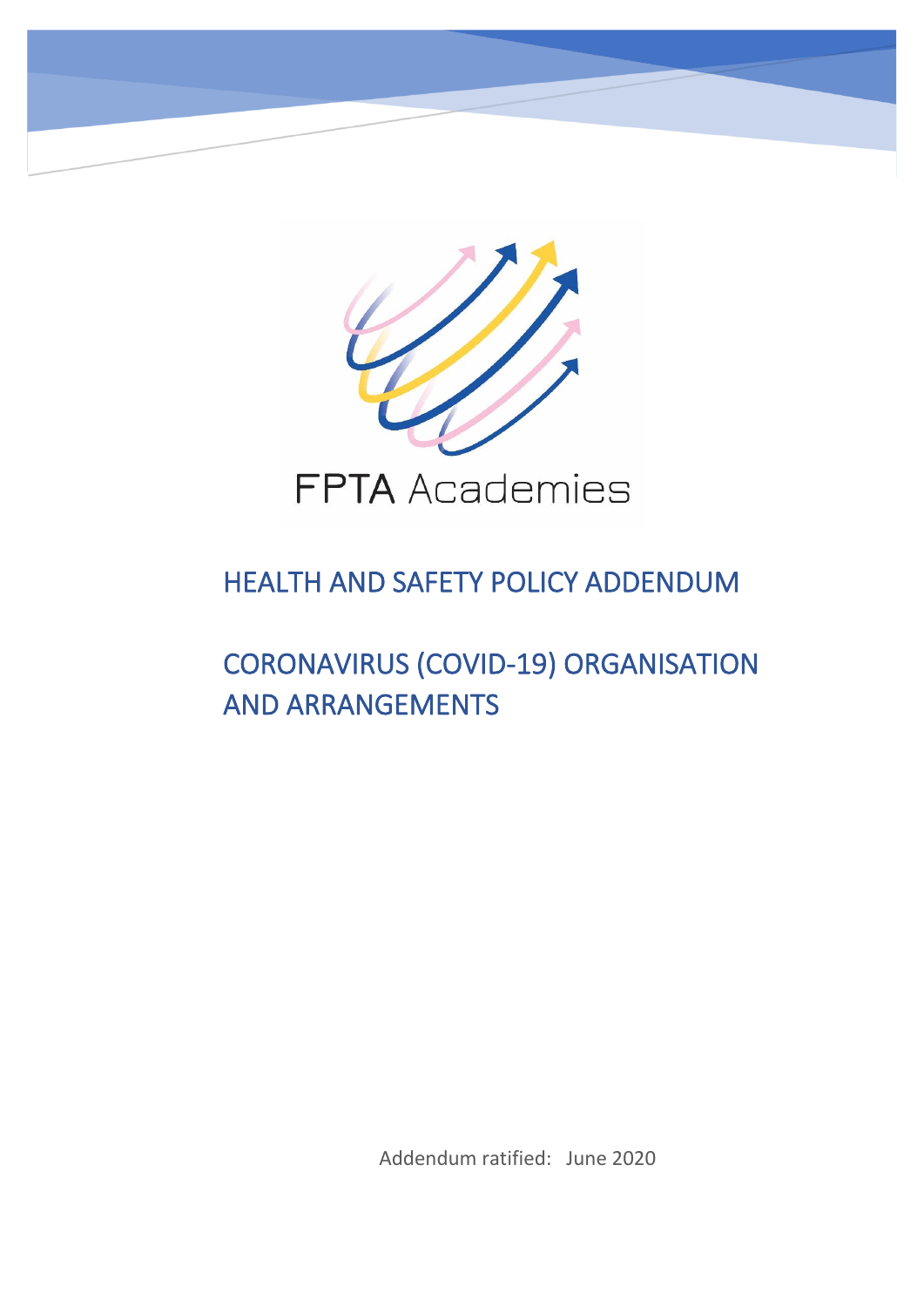#### 1. Introduction

**1.1.** The FPTA Academies("the Trust") is committed to providing a safe and healthy working and learning environment for all its employees, learners, visitors and contractors.

#### 2. Purpose

**2.1**. The Coronavirus (Covid-19) Organisation and Arrangements describes the additional measures that the Trust has put in place to reduce as far as reasonably practicable the additional risks of the Coronavirus (Covid-19) outbreak.

#### 3. Scope

**3.1**. The Coronavirus (Covid-19) Organisation and Arrangements applies to all employees employed throughout the Trust. In adherence with these arrangements employees are required to take reasonable care for their own health and safety, and for that of others who may be at risk of being affected by their acts or omissions.

**3.2**. All visitors and contractors are also required to adhere to this policy and must be capable of demonstrating their compliance with the associated policies and procedures.

#### 4. Review

**4.1** The Trust will make arrangements to monitor and review the effective implementation and update of this policy and associated procedures to ensure that it reflects any changes to the Trust's activities and remains up to date with latest government guidance. Any changes will be communicated to all stakeholders.

#### 5. Covid-19 Policy Statement

**5.1**. The Trust recognises that it has a legal duty of care towards protecting the health and safety of its employees and others who may be affected by our activities during the Covid-19 pandemic.

**5.2**. In order to discharge our responsibilities, we will:

- Bring this Policy Statement to the attention of all staff;
- Carry out and regularly review risk assessments to identify proportionate and pragmatic solutions to reducing the risk of Covid-19;
- Communicate and consult with our staff on matters affecting their health and safety;
- Comply fully with all relevant legal requirements and government guidance;
- Eliminate risks to health and safety, where possible;
- Encourage staff to identify and report hazards in relation to Covid-19 so that we can all contribute towards improving safety;
- Ensure that emergency procedures are in place at all locations for dealing with the virus;
- Maintain our premises, and provide and maintain safe plant and equipment;
- Only engage contractors who are able to demonstrate due regard to health and safety matters and who are effectively managing the risks from the virus;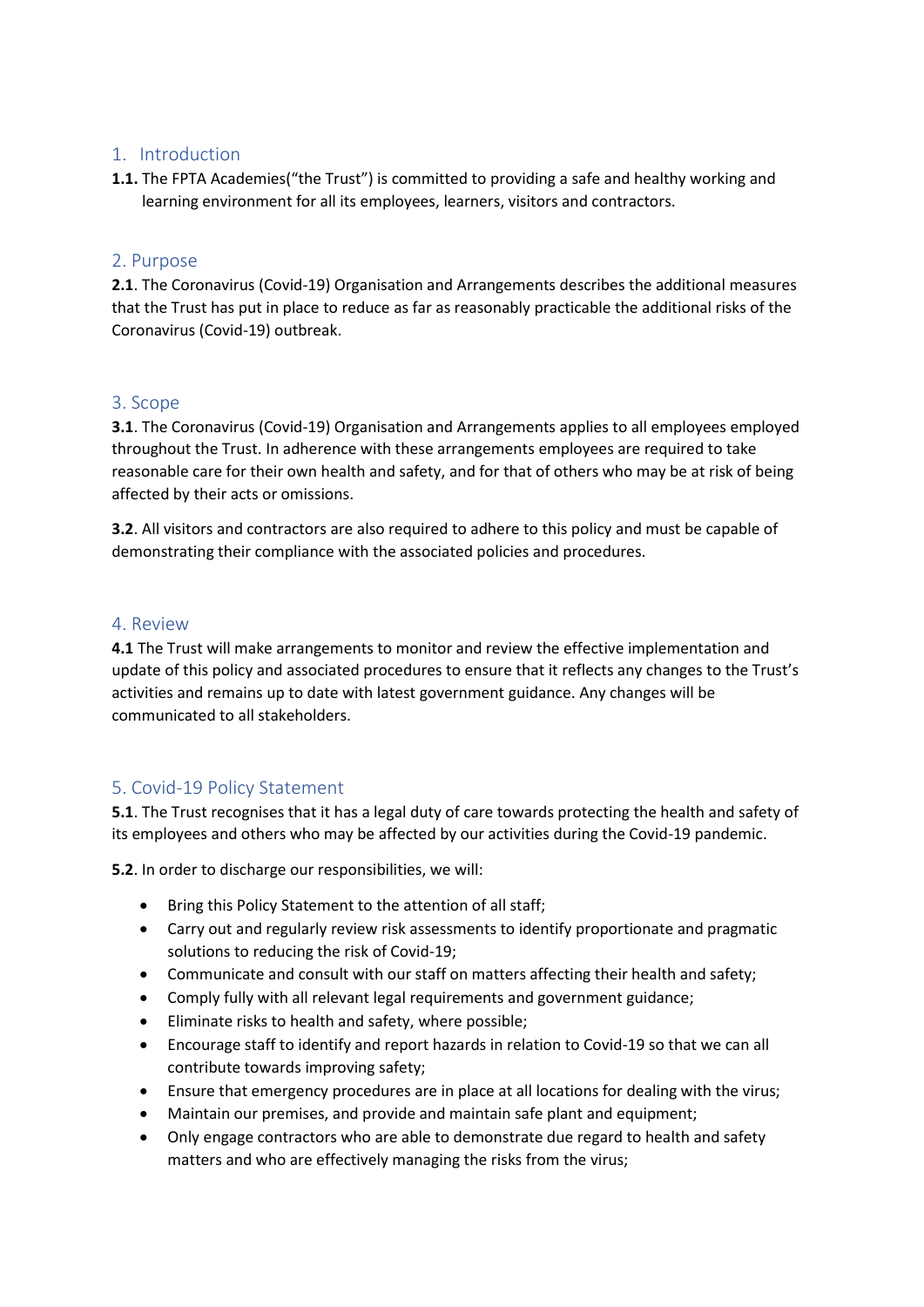- Provide adequate resources to control the risks arising from our work activities in relation to the virus;
- Provide adequate training and ensure that all employees are competent to do their tasks safely;
- Provide information, instruction, training and supervision for employees; and
- Regularly monitor and revise policies and procedures as guidance changes.

# 6. Covid-19 Responsibilities

**6.1**. The overall responsibility for health and safety and management of the virus rests at the highest management level. However, it is the responsibility of every employee to co-operate in providing and maintaining a safe place of work.

**6.2.** It is important that everyone is aware of their responsibilities and has a clear understanding of their areas of accountability in controlling factors that could lead to ill health, injury or loss and the virus being spread. Line managers are required to provide clear direction and accept responsibility.

**6.3**. The following positions are identified as having key responsibilities for the implementation of Covid19 control measures:

#### 6.3.1 Executive Headteacher (EHT)

The EHT is responsible for ensuring that the duties of the Trust Board are met, and that all organisational responsibilities and arrangements as set out in this policy are communicated implemented and maintained.

#### 6.3.2 Headteacher (or Head of School)

The Headteacher must ensure that in their school:

- They implement and follow the Coronavirus (Covid-19) organisation and arrangements Health and Safety Policy addendum;
- They supervise their staff to ensure that they work safely, providing increased supervision for new, vulnerable and young workers;
- They communicate and consult with staff on Covid-19 issues, guidance documents and risk assessments;
- They keep themselves up to date with developments and guidance relating to Covid19;
- They encourage staff to report hazards and raise concerns;
- Issues concerning safety raised by anyone are thoroughly investigated and, when necessary, further effective controls implemented and communicated to staff;
- Any safety issues that cannot be dealt with are referred to the Executive Leadership Team (EHT and CFO) for action;
- Safety training for staff is identified, undertaken and recorded to ensure that they are competent to carry out their work in a safe manner;
- Safe systems of work are developed and implemented where needed;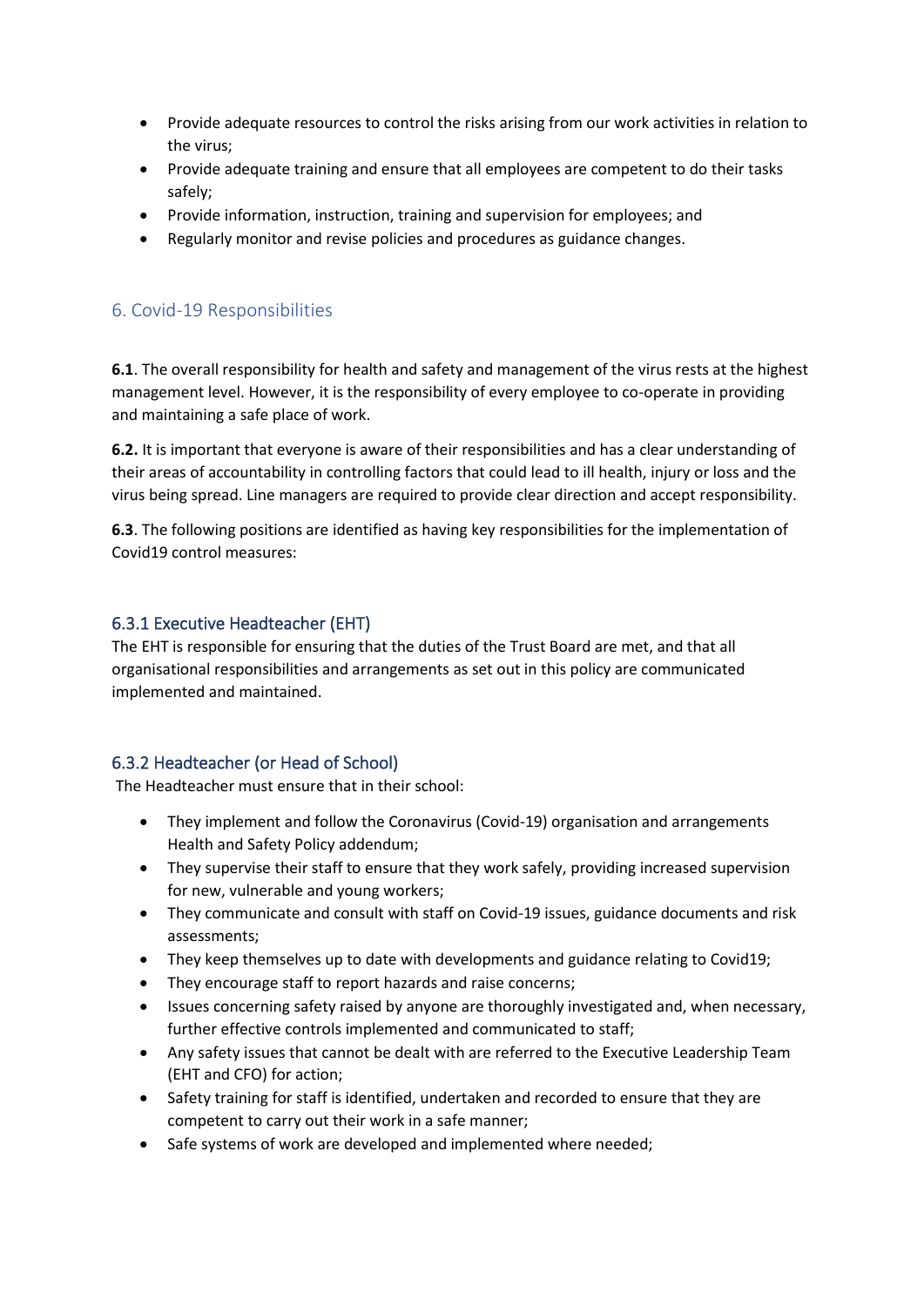- Covid-19 incidents inside and outside of work are recorded, investigated and reported where needed;
- Personal Protective Equipment (PPE) is readily available and maintained where appropriate, and relevant staff are aware of the correct use of this and the procedures for replacement;
- Hazardous substances are stored, transported, handled and used in a safe manner according to manufacturers' instructions and established rules and procedures; and
- Regular and effective cleaning takes place.

#### Line managers

Line managers must ensure that:

- Good communication is in place between management and employees, particularly where there are organisational and procedural changes;
- Employees are fully trained to discharge their duties and have acted upon all guidance and risk assessment control measures;
- Where necessary, they look to offer additional support to any employees who are experiencing additional stress outside of work, e.g. bereavement, illness of family members or anxiety about the general safety of their loved ones.

# 6.3.4 Employees

Employees must:

- Follow the latest government guidance and any instruction, training and supervision provided to them regarding looking after their health, safety and wellbeing (including mental health) during the Covid-19 outbreak;
- Raise any issues or concerns with their line manager or safety representative where applicable.

# 6.3.5 Staff carrying out cleaning activities

Staff carrying out cleaning activities must:

- Take reasonable care of their own safety;
- Take reasonable care of the safety of others affected by their actions;
- Observe the safety rules, guidance and control measures set out in the relevant risk assessments;
- Comply with and accept our Covid-19 organisation and arrangements in the Health and Safety Policy addendum;
- Conform to all written or verbal instructions given to them to ensure their personal safety and the safety of others;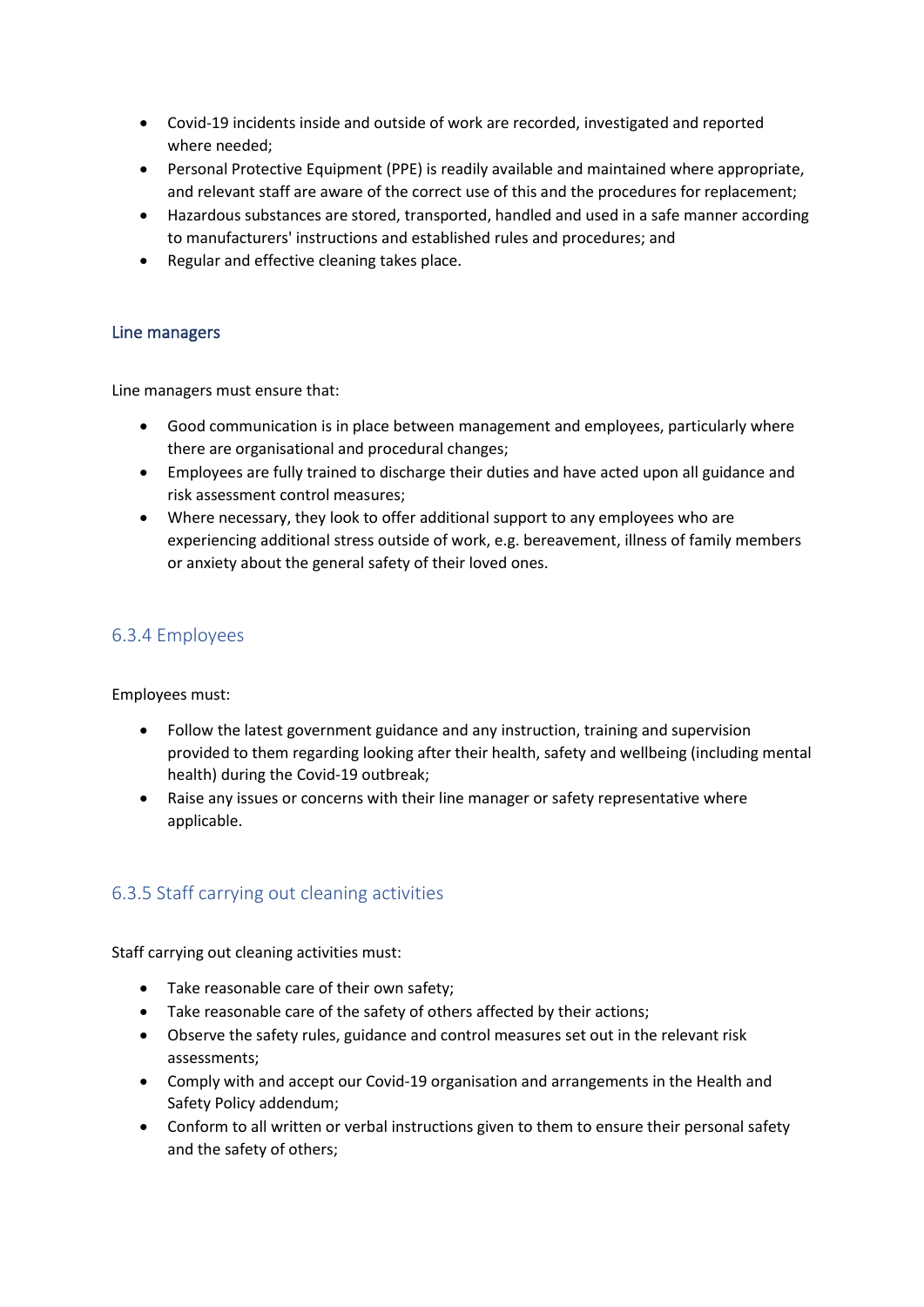- Dress as appropriate for their work activities, observing the different circumstance for wearing PPE;
- Use all equipment, safety equipment, devices and protective clothing as directed;
- Avoid any improvisations of any form which could create an unnecessary risk to their personal safety and the safety of others;
- Maintain all equipment in good condition and report defects to their supervisor; and
- Ensure that chemicals are used appropriately and that contact times are followed.

# 7 Arrangements

## 7.1 Re-occupation of our setting

**7.1.1** From 3rd June 2020 and in line with current and any new government guidance, we will be welcoming back some of our pupils in a controlled opening of the school to observe social distancing and maintain a safe environment.

**7.1.2** The Trust will continue to provide a full-time provision to the priority groups of vulnerable individuals and key workers.

#### 7.2 Attendance

**7.2.1** Eligible pupils (including priority groups) will be encouraged to attend, unless they are selfisolating, or they are in a clinically vulnerable group (in which case they should follow medical advice). No one with symptoms should attend a Trust School for any reason.

**7.2.2** If someone in their household is clinically extremely vulnerable, they should only attend if we are able to adhere to stringent social distancing, and the pupil is able to understand and follow those instructions. Families will be instructed to notify us as normal if their child is unable to attend so that staff can explore the reason with them and address barriers together. It is understood that parents will not be fined for non-attendance at this time, and we will not be held to account for attendance levels. We will, however, continue to inform social workers where pupils with a social worker do not attend. If guidance changes on shielding we will take a pragmatic and careful approach putting the wider wellbeing of each child first.

**7.2.3** We will take a daily attendance register and will continue to complete the online Educational Setting Status form, which gives the Department for Education daily updates on how many pupils and staff are attending.

**7.2.4** A Register of pupils who are unable to attend for the reason outlined above will be kept by each school.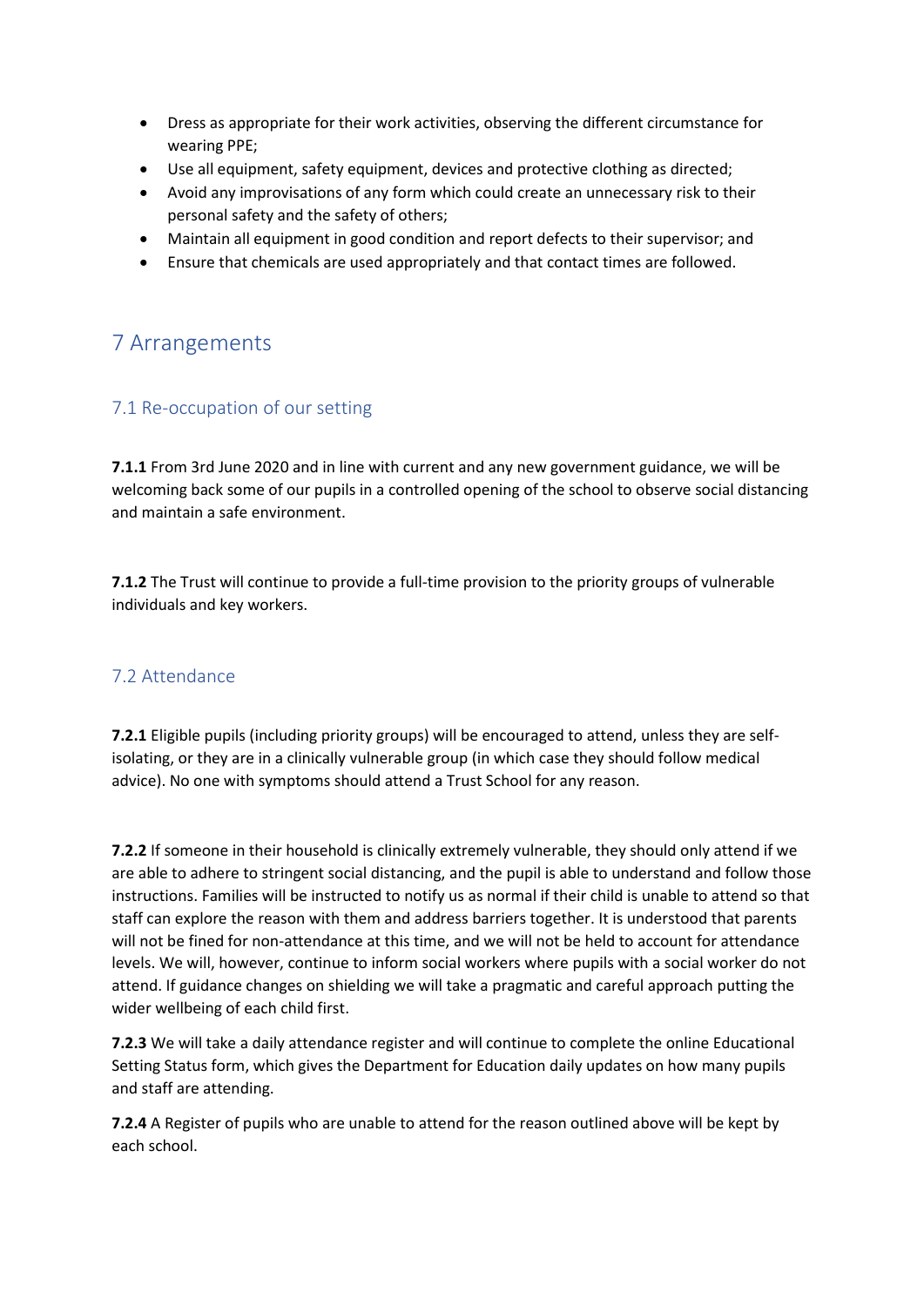#### 7.3 Priority groups

**7.3.1** The Trust will consider how to integrate pupils from priority groups who are attending but are not in any of the transition year groups to ensure we make the right and balanced decision for how our pupils are supervised, continue to learn and are supported in school.

#### 7.4 Staff workload and wellbeing

**7.4.1** The Trust will wherever possible, implement flexible working practices in a way that promotes good work-life balance and supports our staff.

**7.4.2** Workload will be carefully managed, and the Trust will assess whether staff who are having to stay at home due to health conditions are able to support remote education, while others focus on face-to-face provision.

**7.4.3** The Trust will conduct periodic questionnaires as appropriate. Staff will be reminded about the well-being services provided by each school and Benenden Healthcare.

#### 7.5 Transport

**7.5.1** Staff and pupils will be encouraged to walk or cycle to and from school and avoid public transport wherever possible.

**7.5.2** Staff and pupils must follow the current government guidance on sharing a car with people outside your household group.

**7.5.3** The Trust will work together with all parties and transport providers to put in place arrangements appropriate to our circumstances, including measures to reduce contact.

**7.5.4** Wherever possible, the Trust will avoid the use of school minibuses.

#### 7.6 Catering

**7.6.1** To ensure catering is available for pupils who attend our schools, we will reopen our kitchen(s) and ensure that meals are able to be prepared and served safely. We will provide meals, where required, for all pupils, including those who meet the free school meal (FSM) eligibility criteria.

**7.6.2** The Trust will also continue to provide food vouchers for benefit-related FSM pupils through the government voucher system (Edenred).

**7.6.3** Wherever possible, pupils will be encouraged to bring a packed lunch.

**7.6.4** Staff will be required to bring their own lunch and ensure that the staff room is kept clean and tidy and that they take responsibility for their own dirty dishes ensuring they are washed and put away.

#### 7.7 Effective infection protection and control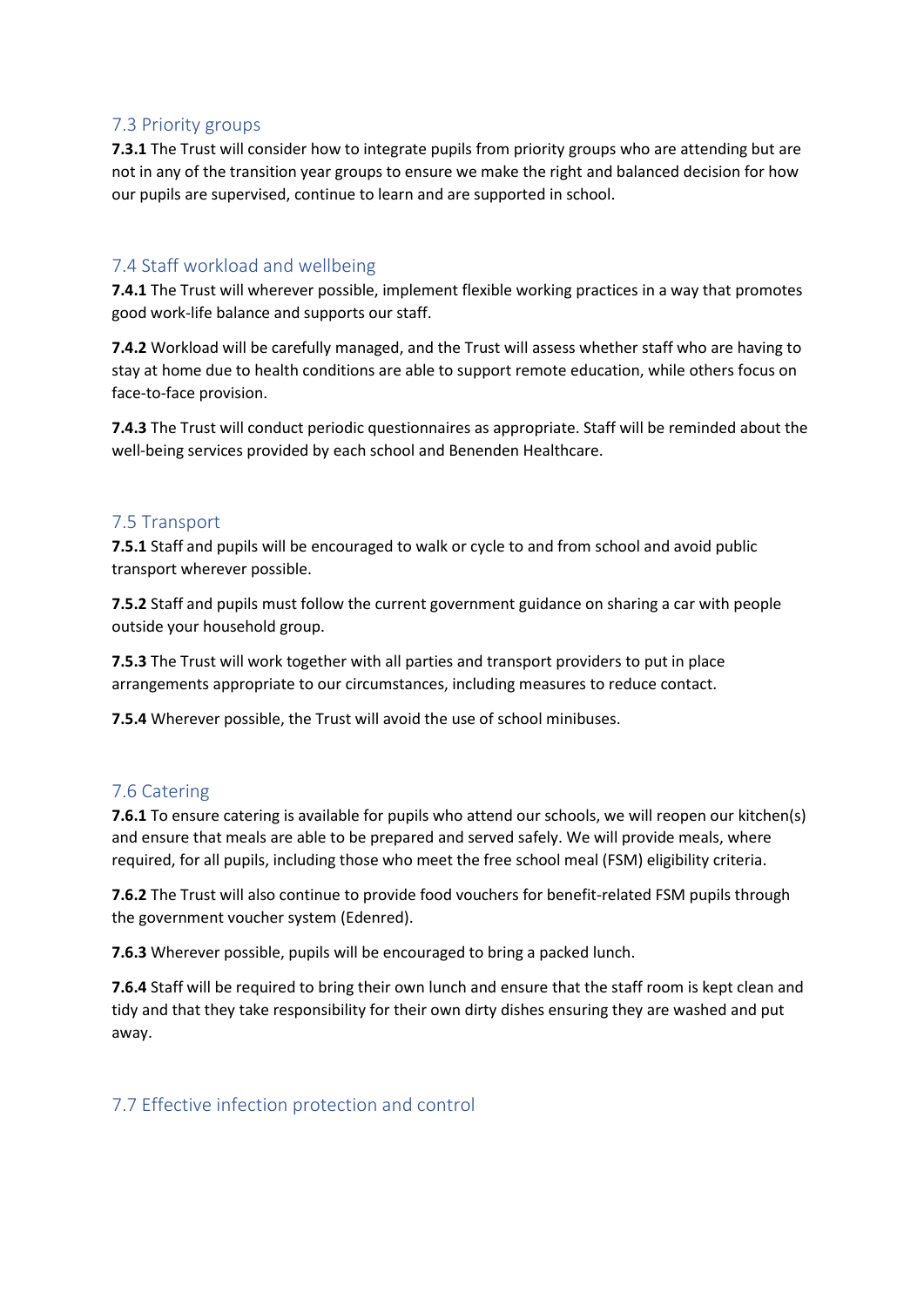**7.7.1** Preventing the spread of Covid-19 involves dealing with direct transmission (for instance, when in close contact with those sneezing and coughing) and indirect transmission (via touching contaminated surfaces). We will employ all measures possible to:

- Minimise contact with individuals who are unwell by ensuring that those who have Covid-19 symptoms, or who have someone in their household who does, do not attend our setting;
- Maintain social distancing through practicable control measures identified in each School's Risk Assessment;
- Clean hands more often than usual wash hands thoroughly for 20 seconds with running water and soap and dry them thoroughly using disposable hand towels (hand dryers will be switched off throughout the pandemic). Hand gel/sanitiser will also be available to supplement hand washing;
- Provide PPE (including, gloves, aprons, masks and face shields) for those activities requiring additional control measures (such as cleaning and first aid);
- Ensuring good respiratory hygiene promoting the 'catch it, bin it, kill it' approach. Hand tissues will be supplied for all classrooms and staff working areas;
- Clean frequently touched surfaces and occupied areas employing an increased cleaning schedule;
- Minimising contact and mixing by altering, as much as possible, the environment (such as classroom layout) and timetables (such as staggered arrival, dispersal and break times);
- Notices and posters promoting infection control best practice will be displayed throughout our buildings;
- Signs limiting the number of persons in each area will be displayed where applicable.

**7.7.2** Any pupil or employee who displays symptoms will be encouraged to be tested. If the test is positive, then the rest of the class/group (including the staff) will be sent home and advised to selfisolate following the latest advice. Currently, household members are not required to self-isolate unless symptoms are evident.

# 7.8 Personal Protective Equipment (PPE), including face coverings and face masks

**7.8.1** PPE will be provided for those activities that have been identified for cleaning of certain areas within the school and for dealing with Covid-19 situations where there has been a known suspected case of the virus.

**7.8.2** Wearing a face covering or face mask in educational settings under normal conditions has not been recommended in the government guidance. Accordingly, we will not require staff or pupils to wear face coverings.

**7.8.3** Most of our staff will not require PPE beyond what they would normally need for their work. PPE will only be needed in a very small number of cases, including:

- Pupils whose care routinely already involves the use of PPE due to their intimate care needs will continue to receive their care in the same way.
- If a pupil becomes unwell with symptoms of Covid-19 while in our setting, a face mask should be worn by the supervising adult, if a distance of two metres cannot be maintained. If contact with the pupil is necessary, then gloves, an apron and a face mask should be worn by the supervising adult. If a risk assessment determines that there is a risk of splashing to the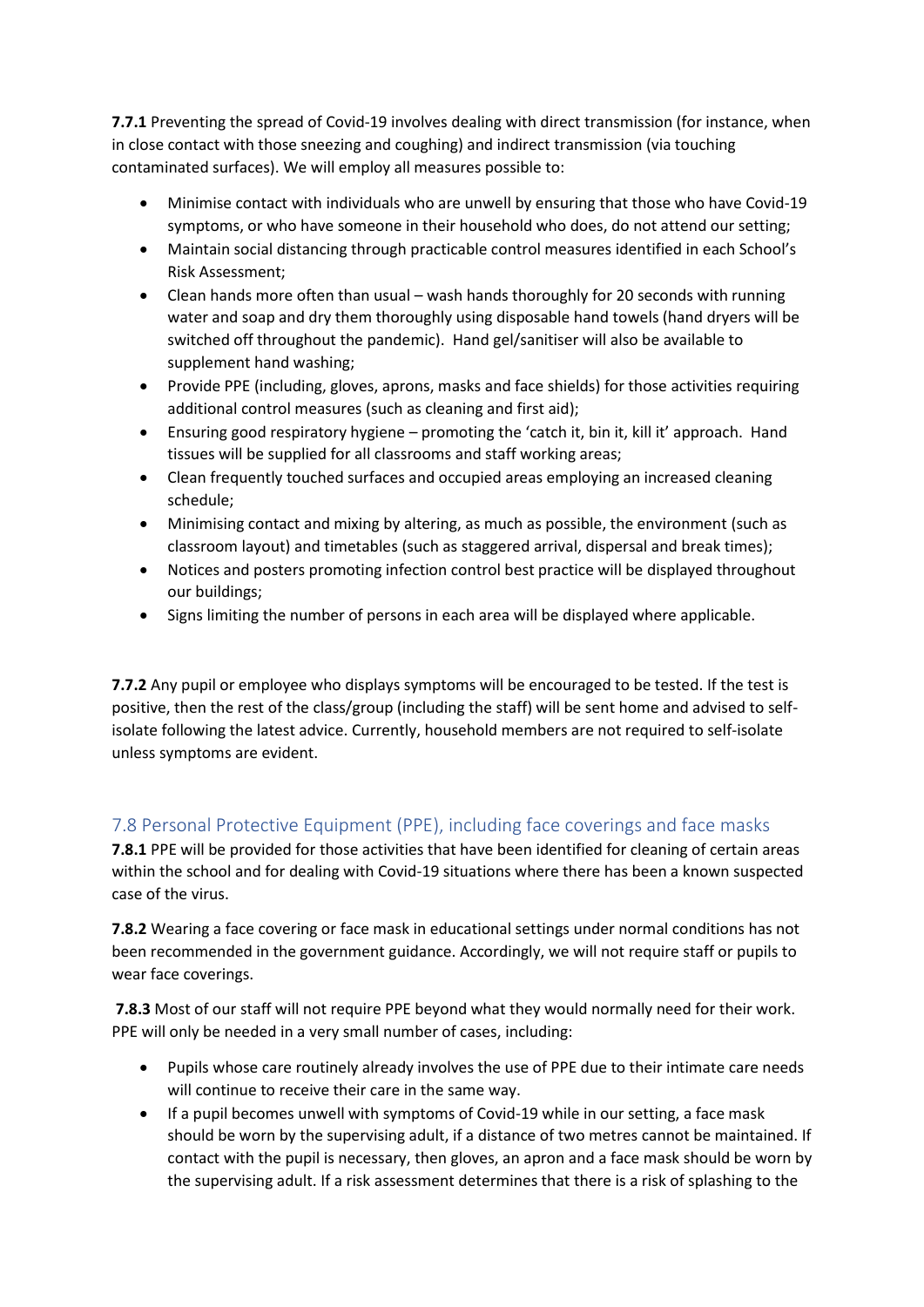eyes, for example from coughing, spitting, or vomiting, then eye protection should also be worn.

- Staff who clean more than one classroom.
- Staff that routinely require PPE as a control measure identified for their role (handling hazardous substance COSHH or using power tolls etc.)

#### 7.9 First Aid

**7.9.1** A first aid instruction has been produced to detail the procedures to be adopted for routine first aid incidents and the additional risk of an individual presenting with Covid-19 symptoms. This will be communicated to all staff on the briefing and training day.

**7.9.2** To assist in controlling symptomatic individuals each school will have a dedicated room to isolate the individual before deciding a course of action. Staff will be advised to go home and take medical advice. Parents and guardians will be informed where the situation involves a pupil.

#### 7.10 Shielded and clinically vulnerable pupils

**7.10.1** For the vast majority of pupils, Covid-19 is a mild illness. Pupils who have been classed as clinically extremely vulnerable due to pre-existing medical conditions have currently been advised to shield. Therefore, we do not expect these pupils to be attending our setting, and they will continue to be supported at home as much as possible. Clinically vulnerable (but not clinically extremely vulnerable) pupils are those considered to be at a higher risk of severe illness from Covid-19. If any of our pupils fall into this category, their parents should follow medical advice.

#### 7.11 Shielded and clinically vulnerable adults

**7.11.1** Clinically extremely vulnerable individuals are currently advised not to work outside the home. The government has strongly advised people who are clinically extremely vulnerable (those with serious underlying health conditions which put them at very high risk of severe illness from Covid-19 and who have been advised by their clinician or through a letter) to rigorously follow shielding measures in order to keep themselves safe.

Staff in this position are advised not to attend work until guidance changes.

**7.11.2** Clinically vulnerable individuals who are at higher risk of severe illness (for example, people with some pre-existing conditions) have been advised to take extra care in observing social distancing and should work from home where possible. We will endeavour to support this, for example by asking staff to support remote education, carry out lesson planning or other roles which can be done from home. If clinically vulnerable (but not clinically extremely vulnerable) individuals cannot work from home, they will be offered the safest available on-site roles to ensure that they can stay two metres away from others wherever possible, although the individual may choose to take on a role that does not allow for this distance if they prefer to do so. A specific risk assessment is to be conducted with the individual and their line manager to ensure all practicable control measures have been implemented to minimise risk to health.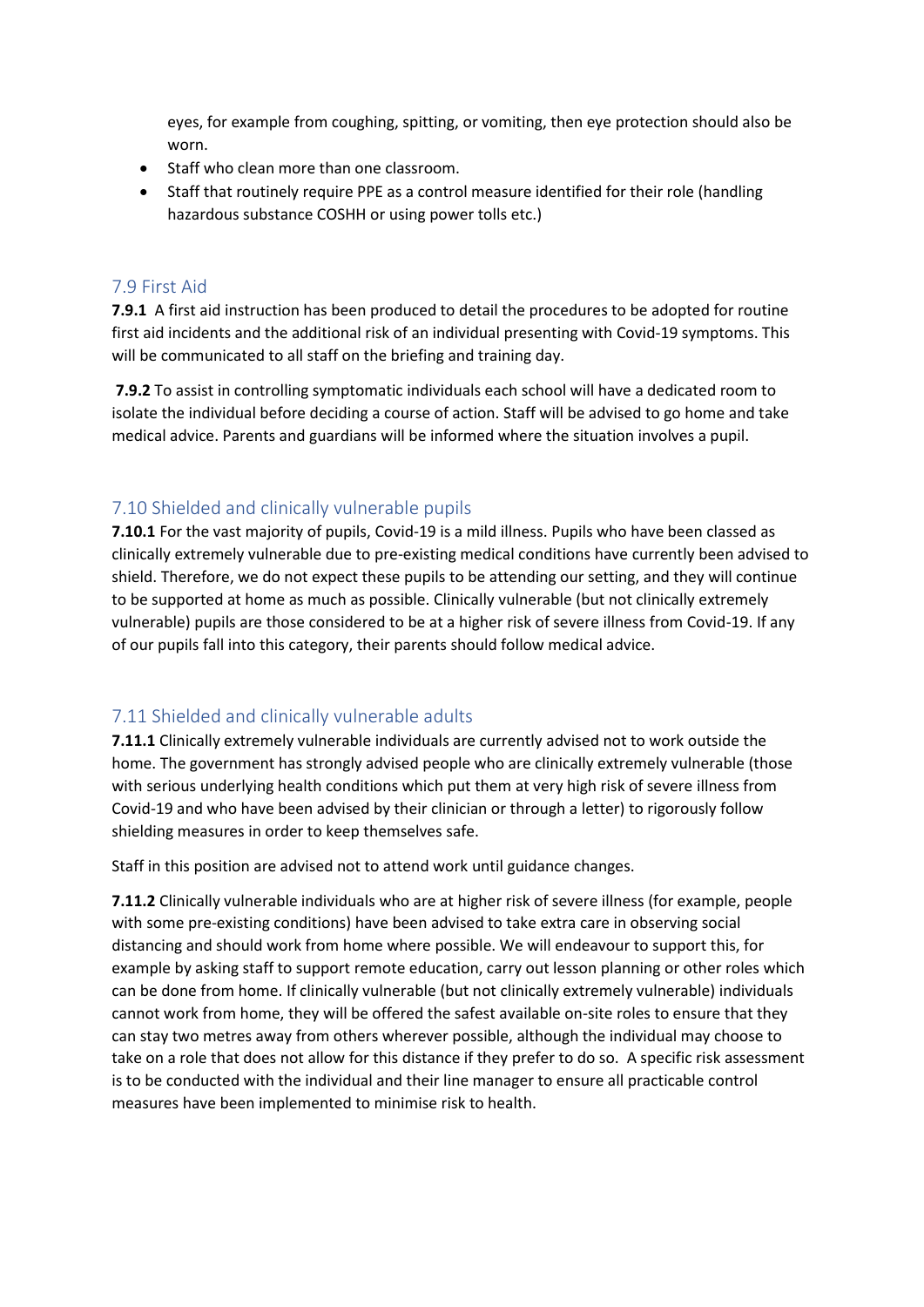## 7.12 Living with a shielded or clinically vulnerable person

**7.12.1** If a pupil or a member of staff lives with someone who is clinically vulnerable (but not clinically extremely vulnerable), including those who are pregnant, they can attend our setting.

**7.12.2** If a pupil or staff member lives in a household with someone who is extremely clinically vulnerable, it is advised that they only attend our setting if stringent social distancing can be adhered to and, in the case of pupils, they are able to understand and follow those instructions. This may not be possible for very young children and older children without the capacity to adhere to the instructions on social distancing. If stringent social distancing cannot be adhered to, we do not expect those individuals to attend. They will be supported to learn or work at home.

#### 7.13 Class or group sizes

**7.13.1** The Trust will reduce contact between individuals as much as possible and promote social distancing in line with the measures identified by individual school risk assessments. Our aim is to minimise and reduce the transmission risk by ensuring pupils and staff, where possible, only mix in a small, consistent group and that small group stays away from other people and groups. The maximum class size within the government's current guidance is 15 but the Trust currently recommends a maximum of 10. This will be reviewed regularly.

**7.13.2** To maintain two metres apart from each other, staggered movement from and around the buildings will be instigated to minimise transitory contact, such as passing in a corridor.

**7.13.3** Classes will be organised in accordance with the space available to social distance. Staff will be allocated to ensure suitable and sufficient supervision is maintained. A timetable to give pupils the opportunity to attend school will be produced to inform parents of the dates and times for attendance.

# 7.14 Planning and organising

**7.14.1** Prior to the return of pupils and staff The Trust will:

- Complete risk assessments and act upon the government advice on preparing for the opening of schools;
- All health and safety compliance checks have been undertaken before opening, including the additional guidance for water checks fire precautions;
- Organise small class groups, as described in the 'class or group sizes' section above to observe social distancing measures;
- Use the timetable and selection of classroom or other learning environment to reduce movement around the school or building;
- Stagger break times (including lunch) so that minimal groups are moving at the same time;
- Stagger drop-off and collection times;
- Plan parents' drop-off and pick-up protocols in a way that minimises adult-to-adult contact.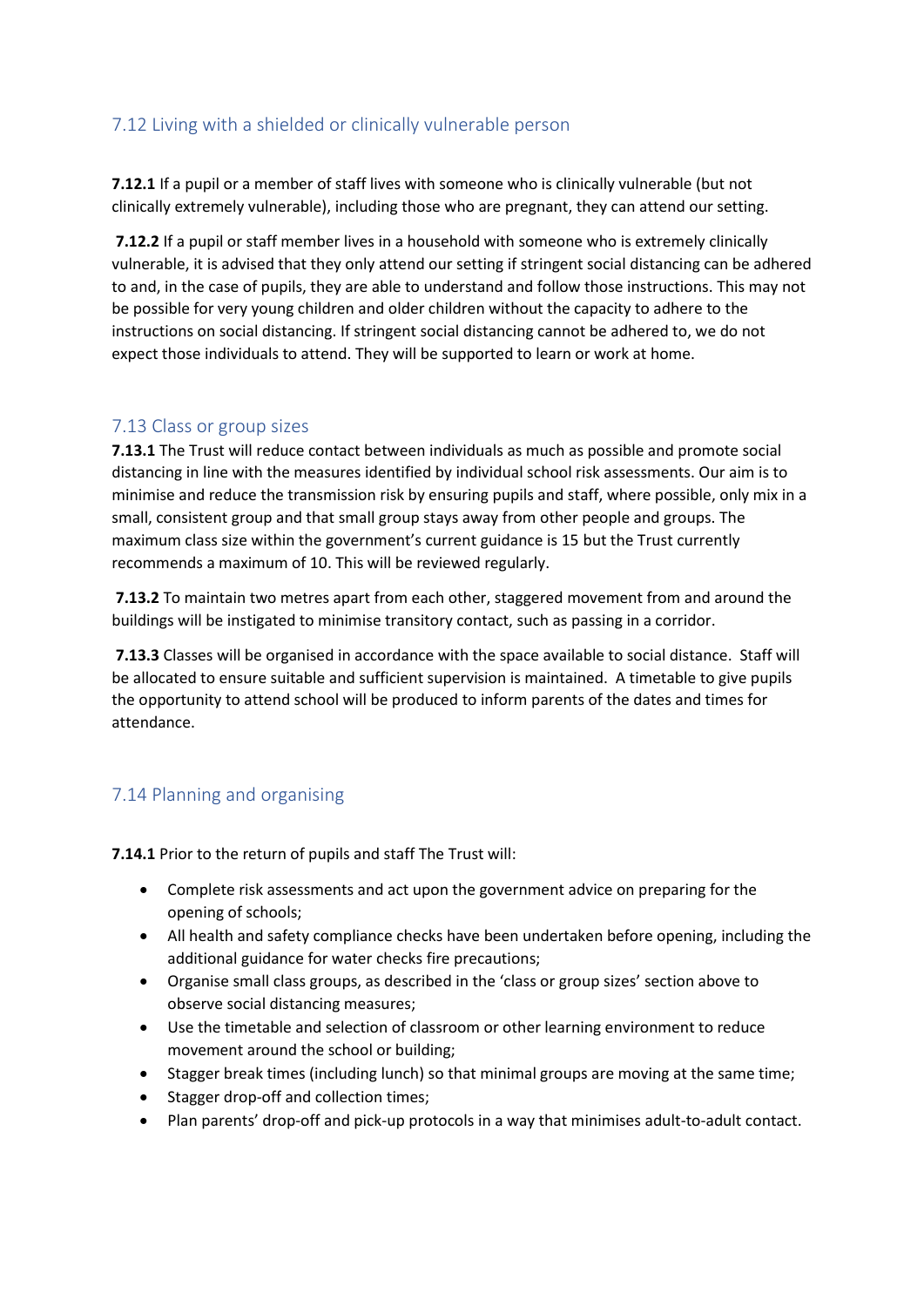**7.14.2** In addition, the setup of the classroom will be altered to:

- Minimise the amount of furniture and equipment that needs cleaning by removing or covering;
- Remove soft furnishings, soft toys and toys that are hard to clean (such as those with intricate parts);
- Increase hand washing provision and cleaning between groups.

# 7.15 Communication

**7.15.1** The Trust will communicate its plan to staff, parents and guardians in sufficient time to prepare for the opening of schools. Information will include:

#### *7.15.1.1 Parents/Guardians*

- Not to enter the school estate if they are displaying any symptoms of Covid-19;
- If their child needs to be accompanied to school, only one parent/guardian should attend;
- Allocated drop-off and collection times and the process for doing so, including entrance gates and the minimising of adult-to-adult contact (for example, which entrance to use);
- Making it clear to parents that they should not gather at entrance gates or doors, or enter the site (unless they have a pre-arranged appointment, which will be conducted safely);
- Where appropriate, inform parents/guardians of the directions in place to assist in safe drop of and pickup.

#### *7.15.1.2 Staff*

All staff will attend briefing and trainings days prior to opening to receive necessary training and information to conduct their duties. This will include:

- Detailed plans for opening of the school and their responsibilities during the pandemic (e.g. safety measures, timetable changes and staggered arrival and departure times);
- First aid arrangements;
- Fire Evacuation arrangements;
- Risk assessments;
- PPE provision and use if necessary; Details for sickness absence.

#### 7.16 Visitors

**7.16.1** Visitors are to be discouraged during this period. Alternative arrangements are to be made where possible.

#### 7.17 Contractors